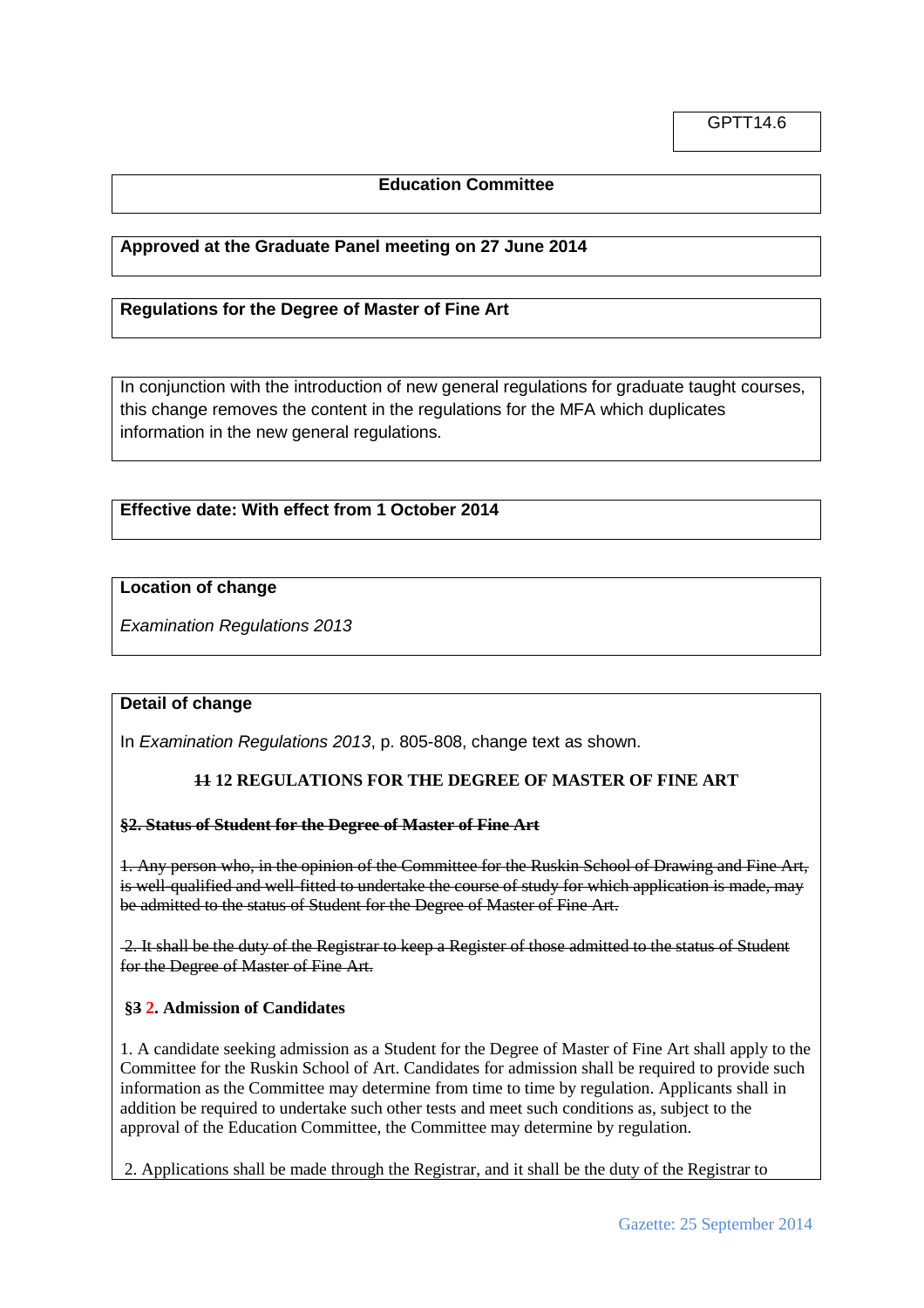submit each application to the Committee and to inform the candidate of the outcome, as soon as may be.

3. No person shall be admitted as a Student for the Degree of Master of Fine Art under these provisions unless he or she is also a member of some college, hall, or other approved society, and unless the application for admission as a Student for the Degree of Master of Fine Art has the approval of that society. The Registrar shall forward the application to the candidate's society or to the society to which the candidate wishes to apply for membership, as appropriate; and admission by the Committee shall be conditional upon admission by an approved society.

4. A student registered for any other higher degree or diploma in the University may apply for transfer to the status of Student for the Degree of Master of Fine Art. The Committee shall have power to make such transfer, provided that it is satisfied that the student is well-qualified and wellfitted to undertake the course of study for which application is made, and that the application has the support of the candidate's society. A candidate who transfers status in this way shall be reckoned as having held the status of Student for the Degree of Master of Fine Art from the time of admission to his or her previous status, unless the Committee shall determine otherwise.

## **§4 3. Supervision of Students**

1. Every candidate on admission as a Student for the Degree of Master of Fine Art shall be placed by the Committee for the Ruskin School of Art under the supervision of a member of the University or other competent person selected by the Committee, and the Committee shall have power for sufficient reason to change the supervisor of any student or to arrange for joint supervision by more than one supervisor, if it deems necessary.

2. It shall be the duty of the supervisor of a student entered upon a course of study to direct and superintend the work of the student, to meet the student regularly, and to undertake such duties as shall be from time to time set out in the relevant Policy and Guidance issued by the Education **Committee** 

3. The supervisor shall submit a report on the progress of a student to the Committee three times a year, and at any other time when the Committee so requests or the supervisor deems expedient. The supervisor shall communicate the contents of the report to the student on each occasion that a report is made, so that the student is aware of the supervisor's assessment of his or her work during the period in question. In addition, the supervisor shall inform the Committee at once if he or she is of the opinion that the student is unlikely to reach the standard required for the Degree of Master of Fine Art.

4. It shall be the duty of every Student for the Degree of Master of Fine Art to undertake such guided work and to attend such seminars and lectures as his or her supervisor requests; to attend such meetings with his or her supervisor as the supervisor reasonably arranges; and to fulfil any other requirements of the relevant Policy and Guidance issued by the Education Committee.

#### **§5 4. Residence and other Requirements**

1. No full-time Student for the Degree of Master of Fine Art shall be granted leave to supplicate unless, after admission, he or she has kept statutory residence and pursued his or her course of study at Oxford for at least forty weeks.

2. No full-time Student for the Degree of Master of Fine Art shall retain that status for more than two years in all.